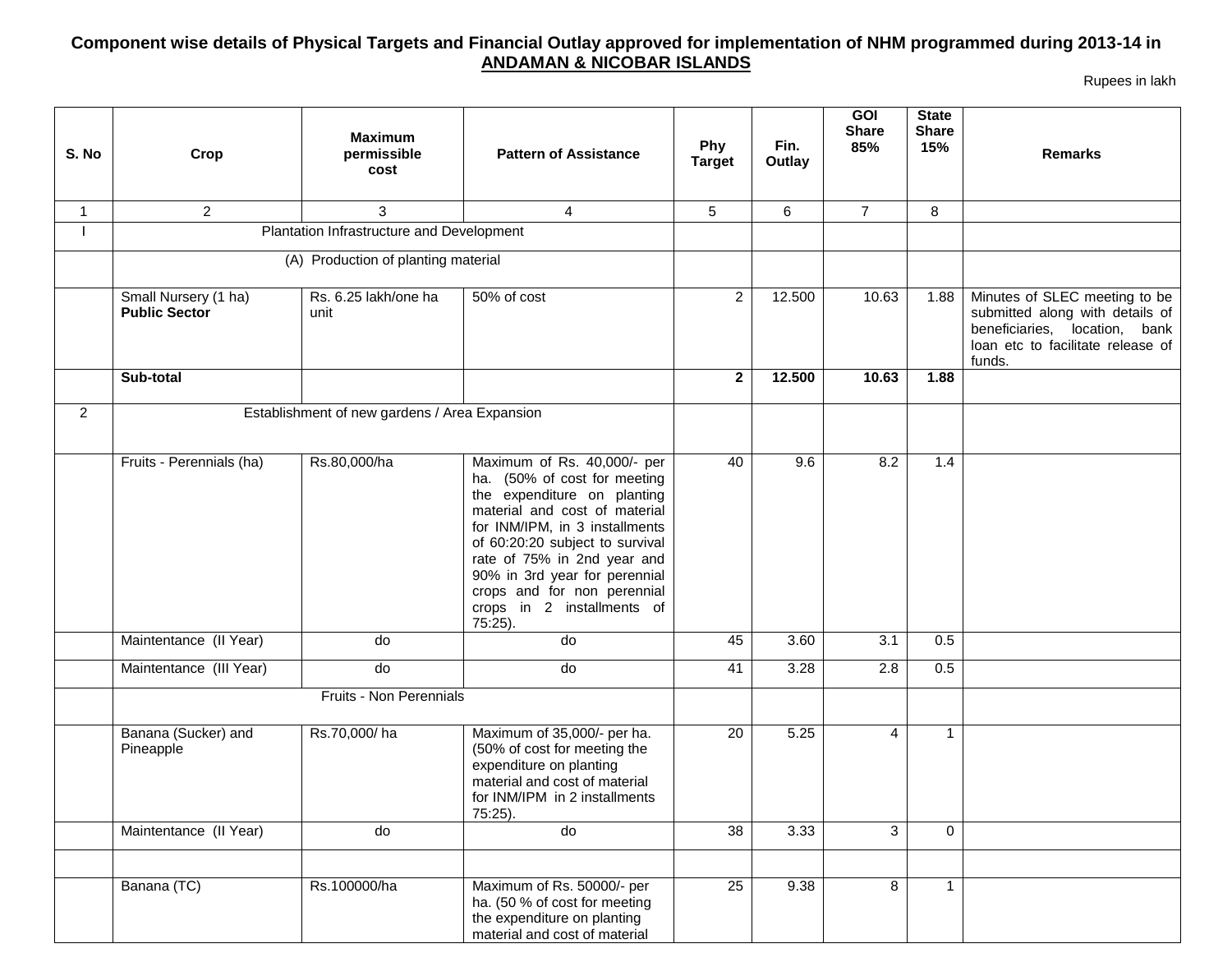|                                       |                                                               | for INM/IPM etc., in 2<br>installments of 75:25).                                                                                                                                                                                                                                |       |        |       |          |  |
|---------------------------------------|---------------------------------------------------------------|----------------------------------------------------------------------------------------------------------------------------------------------------------------------------------------------------------------------------------------------------------------------------------|-------|--------|-------|----------|--|
| Maintentance (II Year)                | do                                                            | do                                                                                                                                                                                                                                                                               | 25    | 3.13   | 3     | $\Omega$ |  |
| Sub-total                             |                                                               |                                                                                                                                                                                                                                                                                  | 85    | 37.56  | 31.92 | 5.63     |  |
|                                       | Flowers (For a maximum of 2 ha per beneficiary)               |                                                                                                                                                                                                                                                                                  |       |        |       |          |  |
| Cut flowers                           | Rs. 70,000 / ha.                                              | 50% of cost @ Rs.35,000 /<br>ha. limited to 2 ha per<br>beneficiary                                                                                                                                                                                                              | 5     | 1.75   | 1.49  | 0.26     |  |
| <b>Bulbulous flowers</b>              | Rs. 90,000/ha                                                 | 50% of cost @ Rs.45,000 /<br>ha. limited to 2 ha per<br>beneficiary                                                                                                                                                                                                              | 10    | 4.50   | 3.83  | 0.68     |  |
| Loose Flowers                         | Rs. 24,000/ha                                                 | 50% of cost @ Rs.12,000 /<br>ha. limited to 2 ha per<br>beneficiary                                                                                                                                                                                                              | 25    | 3.00   | 2.55  | 0.45     |  |
| Sub-total                             |                                                               |                                                                                                                                                                                                                                                                                  | 40.00 | 9.25   | 7.86  | 1.39     |  |
|                                       | Spices (For a maximum area of 4 ha per beneficiary)           |                                                                                                                                                                                                                                                                                  |       |        |       |          |  |
| Seed spices and<br>Rhizomatic Spices. |                                                               |                                                                                                                                                                                                                                                                                  |       |        |       |          |  |
| Clove                                 | Rs. 25,000 / ha                                               | Maximum of Rs. 12,500/- per<br>ha. (50% of cost for meeting<br>the expenditure on planting<br>material and cost of material<br>for INM/IPM etc).                                                                                                                                 | 5     | 0.63   | 0.5   | 0.1      |  |
| Cinnamon,                             | do                                                            | do                                                                                                                                                                                                                                                                               | 5     | 0.63   | 0.5   | 0.1      |  |
| Ginger                                | do                                                            | do                                                                                                                                                                                                                                                                               | 20    | 2.50   | 2.1   | 0.4      |  |
| Turmeric                              | do                                                            | do                                                                                                                                                                                                                                                                               | 5     | 0.63   | 0.5   | 0.1      |  |
| <b>Black pepper</b>                   | Rs. 40,000ha                                                  | Maximum of Rs. 20,000/- per<br>ha (@50% of cost for meeting<br>the expenditure on planting<br>material and cost of material<br>for INM/IPM etc).                                                                                                                                 | 50    | 6.25   | 5.3   | 0.9      |  |
| Sub-total                             |                                                               |                                                                                                                                                                                                                                                                                  | 85.0  | 10.625 | 9.03  | 1.59     |  |
|                                       | Plantation crops (For a maximum area of 4 ha per beneficiary) |                                                                                                                                                                                                                                                                                  |       |        |       |          |  |
| Cashew                                | Rs. 40,000ha                                                  | Maximum of Rs. 20,000/- per<br>ha (50% of cost for meeting<br>the expenditure on planting<br>material and cost of material<br>for INM/IPM etc) in 3<br>installments of 60:20:20<br>subject to survival rate of 75%<br>in second year and 90% in<br>third year for a maximum area | 50    | 6.00   | 5.1   | 0.9      |  |
| Maintenance (I Year)                  | do                                                            | of 4 ha per beneficiary.<br>do                                                                                                                                                                                                                                                   | 53    | 2.12   | 1.8   | 0.3      |  |
|                                       |                                                               |                                                                                                                                                                                                                                                                                  |       |        |       |          |  |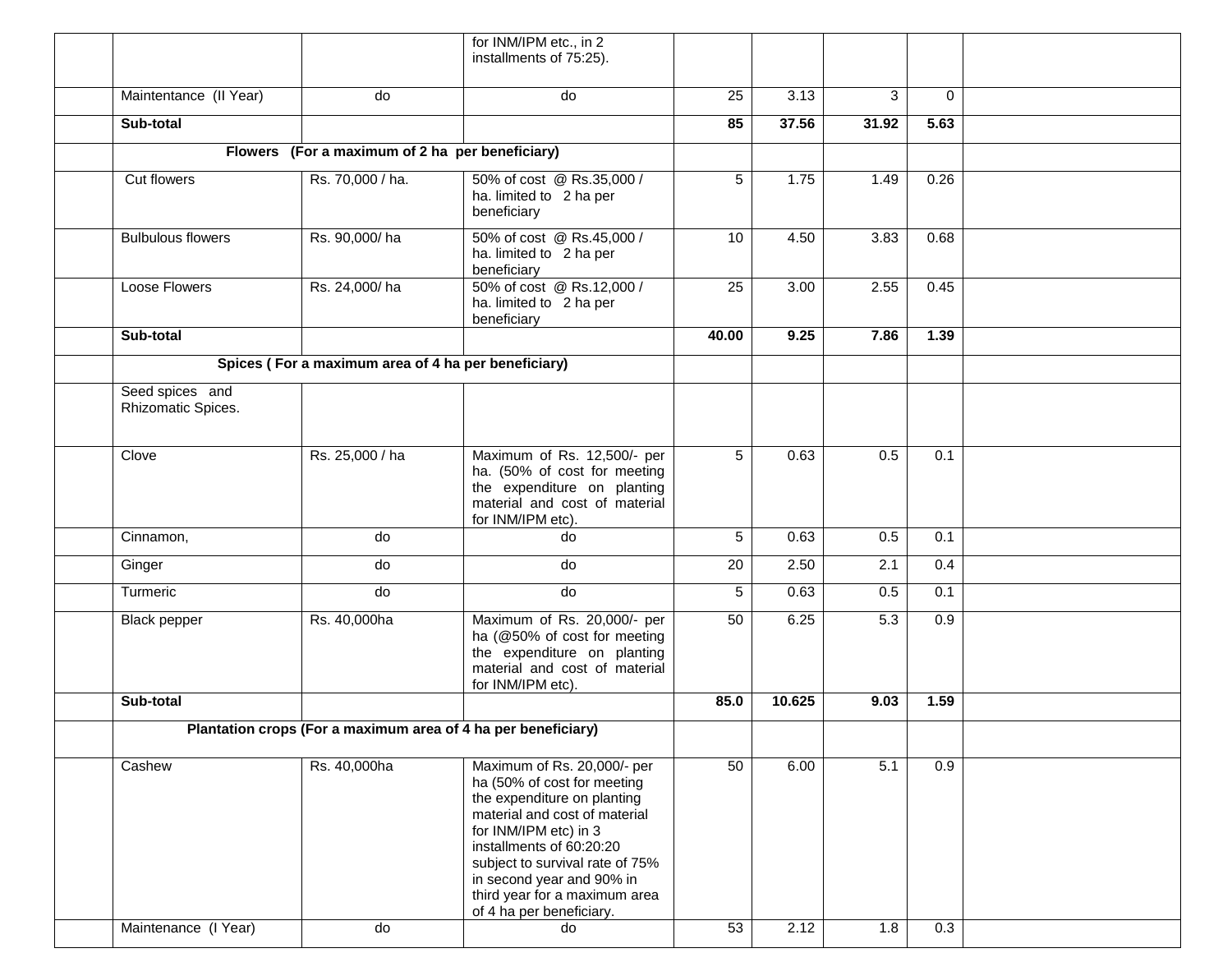|   | Maintenance (II Year)                                                                     | do                                       | do                                                                                                                                                                                                                                                                                   | 15     | 0.60   | 0.5    | 0.1   |                         |
|---|-------------------------------------------------------------------------------------------|------------------------------------------|--------------------------------------------------------------------------------------------------------------------------------------------------------------------------------------------------------------------------------------------------------------------------------------|--------|--------|--------|-------|-------------------------|
|   | Sub-total                                                                                 |                                          |                                                                                                                                                                                                                                                                                      | 50.00  | 8.72   | 7.41   | 1.31  |                         |
|   |                                                                                           | <b>Total Area Expansion</b>              |                                                                                                                                                                                                                                                                                      | 260.00 | 50.10  |        |       |                         |
| 4 |                                                                                           | Protected cultivation (area in hectares) |                                                                                                                                                                                                                                                                                      |        |        |        |       |                         |
|   |                                                                                           | <b>Green House structure</b>             |                                                                                                                                                                                                                                                                                      |        |        |        |       |                         |
|   |                                                                                           | Naturally ventilated system              |                                                                                                                                                                                                                                                                                      |        |        |        |       |                         |
|   |                                                                                           |                                          |                                                                                                                                                                                                                                                                                      |        |        |        |       |                         |
|   | Fan & pad system with<br>irrigation                                                       | 1465/ Sq.m                               | 50% of the cost limited to 4000<br>Sq.m per beneficiary.                                                                                                                                                                                                                             | 1.31   | 95.96  |        |       |                         |
|   | Tubular structur with<br>irrigation                                                       | Rs. 935/ Sq.m                            | 50% of the cost limited to 4000<br>Sq.m per beneficiary.                                                                                                                                                                                                                             | 0.25   | 11.69  | 9.9    | 1.8   |                         |
|   | Tubular structur without<br>irrigation                                                    | Rs. 826/ Sq.m                            | 50% of the cost limited to 4000<br>Sq.m per beneficiary.                                                                                                                                                                                                                             | 0.25   | 10.33  | 8.8    | 1.5   |                         |
|   | Wooden structure                                                                          | Rs. 515/ Sq.m                            | 50% of the cost limited to 20<br>units (each unit not to exceed<br>500 Sq.m per beneficiary.                                                                                                                                                                                         | 0.30   | 7.73   | 6.6    | 1.2   |                         |
|   | Plastic Mulching                                                                          | Rs. 20,000/ha                            | 50% of the total cost limited to<br>2 ha per beneficiary.                                                                                                                                                                                                                            | 15.00  | 1.50   | 1.3    | 0.2   |                         |
|   |                                                                                           | <b>Shade Net House</b>                   |                                                                                                                                                                                                                                                                                      |        |        |        |       |                         |
|   | Wooden structure                                                                          | Rs. 410/- Sq.m                           | 50% of cost limited to 20 units<br>(each unit not to exceed 200<br>Sq.m ) per beneficiary.                                                                                                                                                                                           | 0.31   | 6.36   | 5.4    | 1.0   |                         |
|   | <b>Plastic Tunnels</b>                                                                    | Rs.30/ Sq.m                              | 50% of cost limited 1000 sqmt<br>per beneficiary.                                                                                                                                                                                                                                    |        | 0.00   | 0.0    | 0.0   |                         |
|   | Cost of planting material<br>and input of high value<br>vegetables grown in poly<br>house | Rs.105/Sq.m                              | 50% of cost.                                                                                                                                                                                                                                                                         | 1.00   | 5.25   | 4.5    | 0.8   |                         |
|   | Sub-total                                                                                 |                                          |                                                                                                                                                                                                                                                                                      | 17.42  | 138.80 | 117.98 | 20.82 |                         |
| 5 |                                                                                           | Organic Farming                          |                                                                                                                                                                                                                                                                                      |        |        |        |       |                         |
|   | Adoption of Organic<br>Farming.                                                           | Rs. 20,000/ha                            | 50% of cost limited to<br>Rs.10000/ha for a maximum<br>area of 4 ha. per beneficiary,<br>spread over a period of 3<br>years involving an assistance<br>of Rs.4000/- in first year and<br>Rs.3000/- each in second &<br>third year. The programme to<br>be linked with certification. | 50     | 1.50   | 1.28   | 0.23  | Project to be submitted |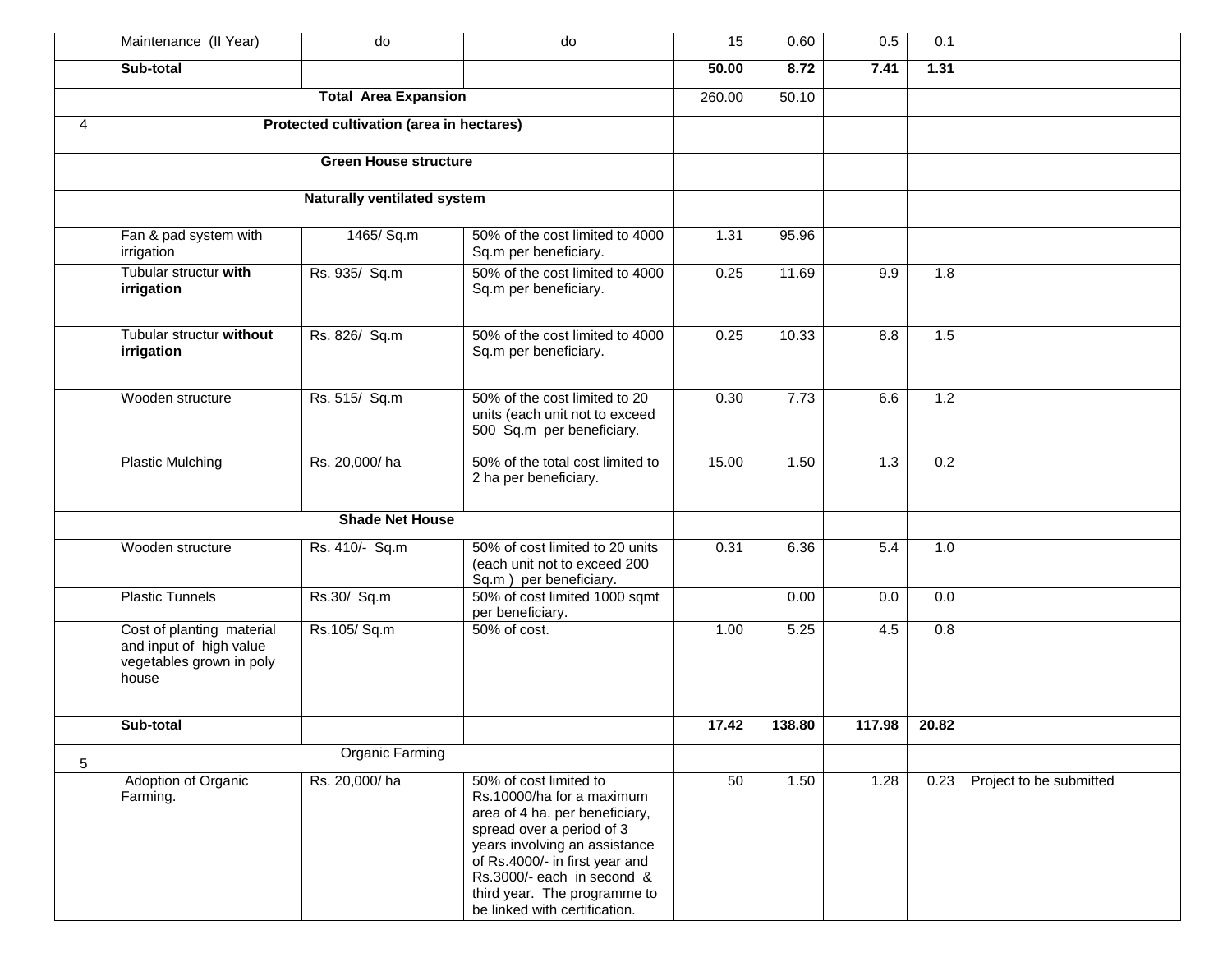|   | (ii) Organic Certification<br>second year                                                                                           | Project based                                                 | Rs. 5 lakh for a cluster of 50<br>ha which will include Rs.1.50<br>lakh in first year, Rs. 1.50 lakh<br>in second year and Rs. 2.00<br>lakh in third year. | 50           | 2.00  | 1.7   | 0.3  |                       | Project to be submitted            |    |    |
|---|-------------------------------------------------------------------------------------------------------------------------------------|---------------------------------------------------------------|------------------------------------------------------------------------------------------------------------------------------------------------------------|--------------|-------|-------|------|-----------------------|------------------------------------|----|----|
|   |                                                                                                                                     | Pollination support through beekeeping                        |                                                                                                                                                            |              |       |       |      |                       |                                    |    |    |
|   | Production of nucleus<br>stock (Public sector)                                                                                      | Rs. 10.00 lakh                                                | 100% of the cost.                                                                                                                                          | 1            | 10    | 8.5   | 1.5  |                       | Project to be submitted            |    |    |
|   | Honey bee colony                                                                                                                    | Rs. 1400/ colony of 4<br>frames                               | 50% of cost limited to 50<br>colonies / beneficiary.                                                                                                       | 500          | 3.50  | 3.0   | 0.5  |                       | List of Beneficiaries to be given. |    |    |
|   | <b>Hives</b>                                                                                                                        | Rs. 1600/hive                                                 | 50% of cost limited to 50<br>colonies / beneficiary.                                                                                                       | 500          | 4.00  | 3.4   | 0.6  |                       | List of Beneficiaries to be given. |    |    |
|   | Equipment including honey<br>extractor (4 frame), food<br>grade container (30 kg),<br>net, etc.                                     | Rs. 14,000/set                                                | 50% of the cost limited to one<br>set per beneficiary.                                                                                                     | 50           | 3.50  | 3.0   | 0.5  |                       | List of Beneficiaries to be given. |    |    |
|   | Sub-total                                                                                                                           |                                                               |                                                                                                                                                            | 1051.00      | 21.00 | 17.85 | 3.15 |                       |                                    |    |    |
|   | <b>Technology</b><br><b>Dissemination through</b><br>demonstration/Front<br><b>Line Demonstration (FLD)</b><br><b>Farmers Field</b> | Rs. 25.00 lakh                                                | 75 % of cost in farmers field<br>and 100% of cost in farms<br>belonging to Public Sector                                                                   | 1            | 18.75 | 15.9  | 2.8  |                       | Project to be submitted            |    |    |
| 6 |                                                                                                                                     | Human Resource Development (HRD)                              |                                                                                                                                                            |              |       |       |      |                       |                                    |    |    |
|   | <b>Training of farmers</b>                                                                                                          |                                                               |                                                                                                                                                            |              |       |       |      |                       |                                    |    |    |
|   | Within the State (6 days)                                                                                                           | Rs. 750/day per farmer<br>excluding transport                 | 100% of the cost.                                                                                                                                          | 40           | 1.80  | 1.5   | 0.3  | Training<br>furnished | Calendar                           | to | be |
|   | Outside the State<br>$(6 \text{ days})$                                                                                             | Rs. 1000/ day per<br>farmer excluding<br>transport            | 100% of the cost.                                                                                                                                          | 60           | 3.60  | 3.1   | 0.5  | Training<br>furnished | Calendar                           | to | be |
|   | <b>Exposure visit of farmers</b>                                                                                                    |                                                               |                                                                                                                                                            |              |       |       |      |                       |                                    |    |    |
|   | Within the State<br>$(20 \text{ days})$                                                                                             | Rs. 300/day per farmer<br>excluding transport                 | 100% of the cost.                                                                                                                                          | 20           | 1.20  | 1.0   | 0.2  | Training<br>furnished | Calendar                           | to | be |
|   | Outside the State<br>$(6 \text{ days})$                                                                                             | Rs. 600/day per farmer<br>excluding transport                 | 100% of the cost.                                                                                                                                          | 45           | 1.62  | 1.4   | 0.2  | Training<br>furnished | Calendar to                        |    | be |
|   | Training / study tour of technical staff/ field functionaries                                                                       |                                                               |                                                                                                                                                            |              |       |       |      |                       |                                    |    |    |
|   | Study tour to progressive<br>States (6 days)                                                                                        | Rs.650.00/day per<br>participant plus TA/DA,<br>as admissible | 100% of the cost.                                                                                                                                          | 45           | 1.755 | 1.5   | 0.3  |                       |                                    |    |    |
|   | Outside India                                                                                                                       | Rs. 5.00 lakh /<br>participant                                | 100% of the cost on actual<br>basis.                                                                                                                       | $\mathbf{1}$ | 5.000 | 4.3   | 0.8  |                       | Project to be submitted            |    |    |
|   | Sub-total                                                                                                                           |                                                               |                                                                                                                                                            | 211.00       | 14.98 | 12.73 | 2.25 |                       |                                    |    |    |